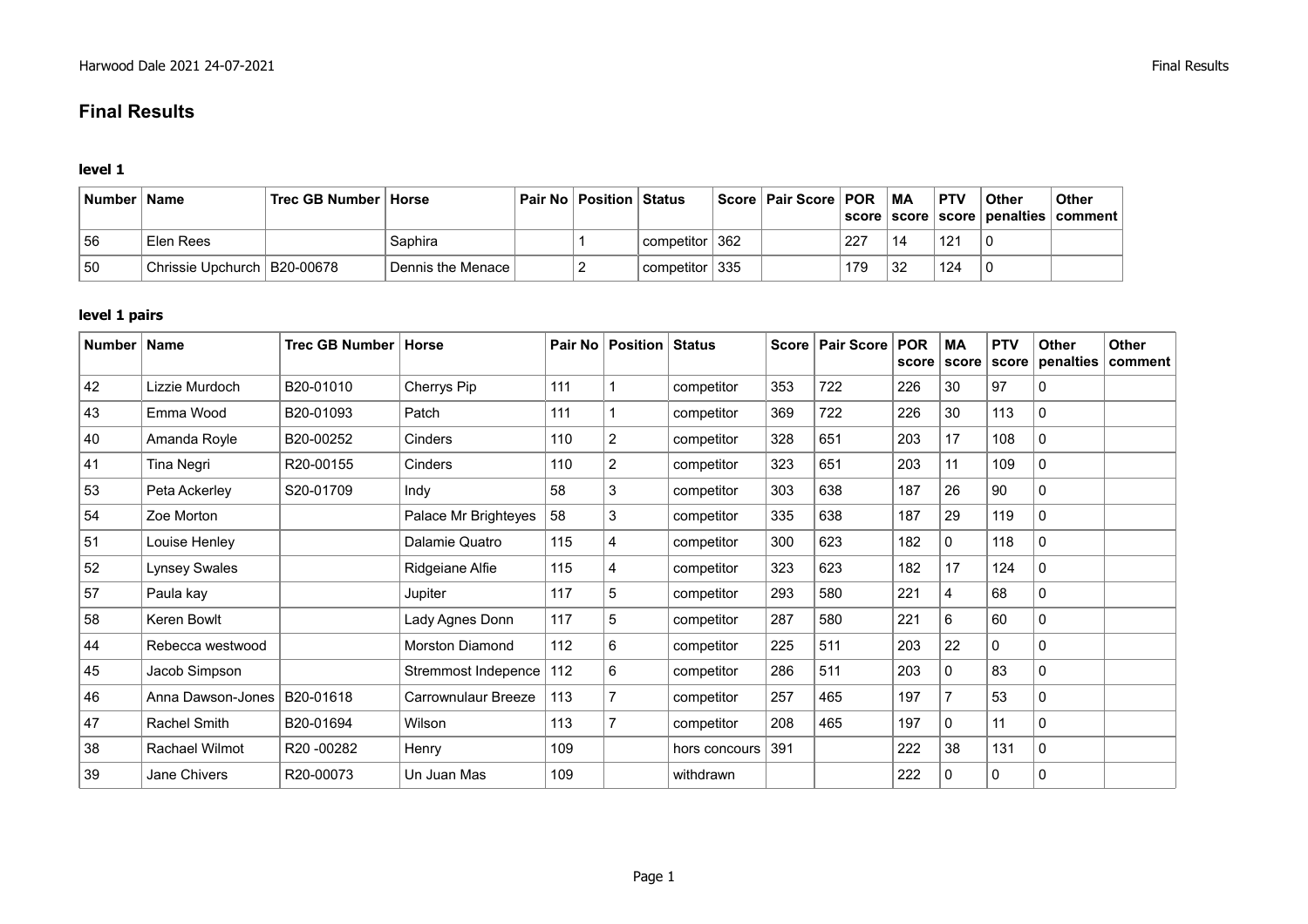#### **level 2**

| Number   Name |                            | Trec GB Number   Horse   Pair No   Position   Status |        |  |                  | Score   Pair Score   POR |     | MA | <b>PTV</b> | <b>Other</b> | ∣ Other<br>score   score   score   penalties   comment |
|---------------|----------------------------|------------------------------------------------------|--------|--|------------------|--------------------------|-----|----|------------|--------------|--------------------------------------------------------|
| 28            | Sally Hall                 |                                                      | Basil  |  | competitor   370 |                          | 227 | 38 | 105        | -0           |                                                        |
| 24            | Vicky Rothwell   R20-00821 |                                                      | Pickle |  | competitor 346   |                          | 211 | 0  | 135        |              |                                                        |
| 27            | <b>Ruth Startin</b>        |                                                      | Dudley |  | competitor   263 |                          | 118 | 30 | 115        | . 0          |                                                        |
| 33            | Rhianne Dixon              |                                                      | Tilly  |  | competitor   179 |                          | 161 | 18 | 0          |              |                                                        |

### **level 2 pairs**

| Number | <b>Name</b>             | Trec GB Number | Horse                                 |     | Pair No   Position | <b>Status</b>     |     | Score   Pair Score | <b>POR</b><br>score | MA<br>  score  | <b>PTV</b><br>score | <b>Other</b><br>penalties   comment | <b>Other</b> |
|--------|-------------------------|----------------|---------------------------------------|-----|--------------------|-------------------|-----|--------------------|---------------------|----------------|---------------------|-------------------------------------|--------------|
| 31     | <b>Eleanor Prescott</b> | B20-01358      | Raiden                                | 106 |                    | competitor $321$  |     | 648                | 211                 | 13             | 97                  | 0                                   |              |
| 32     | Tash Poulter            |                | Reset Silver Lining                   | 106 |                    | competitor        | 327 | 648                | 211                 | 22             | 94                  | 0                                   |              |
| 29     | Vicki Waller            |                | Grange Kaliko                         | 105 | 2                  | competitor        | 323 | 624                | 179                 | 30             | 114                 | 0                                   |              |
| 30     | Judith Fisher           | B20-00941      | Little Miss Satisfaction              | 105 | 2                  | competitor        | 301 | 624                | 179                 | $\mathbf{0}$   | 122                 | $\Omega$                            |              |
| 22     | Louisa Brammer          | R20-01402      | By Jingo                              | 103 | 3                  | competitor $ 311$ |     | 609                | 175                 | 9              | 127                 | 0                                   |              |
| 23     | Mick Payne              | B20-01172      | <b>Tullagh Hill Travelling Prince</b> | 103 | 3                  | competitor        | 298 | 609                | 175                 | $\overline{2}$ | 121                 | 0                                   |              |
| 34     | <b>Tessa Bayliss</b>    | B20-00114      | Llewis                                | 107 | 4                  | competitor        | 292 | 557                | 158                 | 30             | 104                 | $\Omega$                            |              |
| 35     | Graham Clack            | B20-00278      | Finnegan                              | 107 | 4                  | componentor       | 265 | 557                | 158                 |                | 106                 | $\Omega$                            |              |
| 36     | Kirsty Collinson        | R20-00457      | Buzz                                  | 108 | 5                  | competitor $ 345$ |     | 521                | 176                 | 39             | 130                 | 0                                   |              |
| 37     | Rachel Glossop          | R20-00646      | Jazzybobo                             | 108 | 5                  | competitor        | 176 | 521                | 176                 | 0              | 0                   | 0                                   |              |
| 25     | Paula Fallon            |                | China                                 | 104 | 6                  | competitor        | 206 | 309                | 102                 | $\mathbf{0}$   | 104                 | $\mathbf{0}$                        |              |
| 26     | Norma Thompson          |                | Kissie                                | 104 | 6                  | componentor       | 103 | 309                | 102                 |                | 0                   | 0                                   |              |

### **level 2a**

| Number   Name |                           | ˈ Trec GB Number   Horse   Pair No   Position   Status |       |  |                   | Score   Pair Score   POR |     | МA | <b>PTV</b> | <b>Other</b> | Other<br>  score   score   score   penalties   comment |
|---------------|---------------------------|--------------------------------------------------------|-------|--|-------------------|--------------------------|-----|----|------------|--------------|--------------------------------------------------------|
| 18            | ˈ Liz Beddows   B20-00068 |                                                        | Rosie |  | competitor $ 345$ |                          | 194 | 35 | 116        |              |                                                        |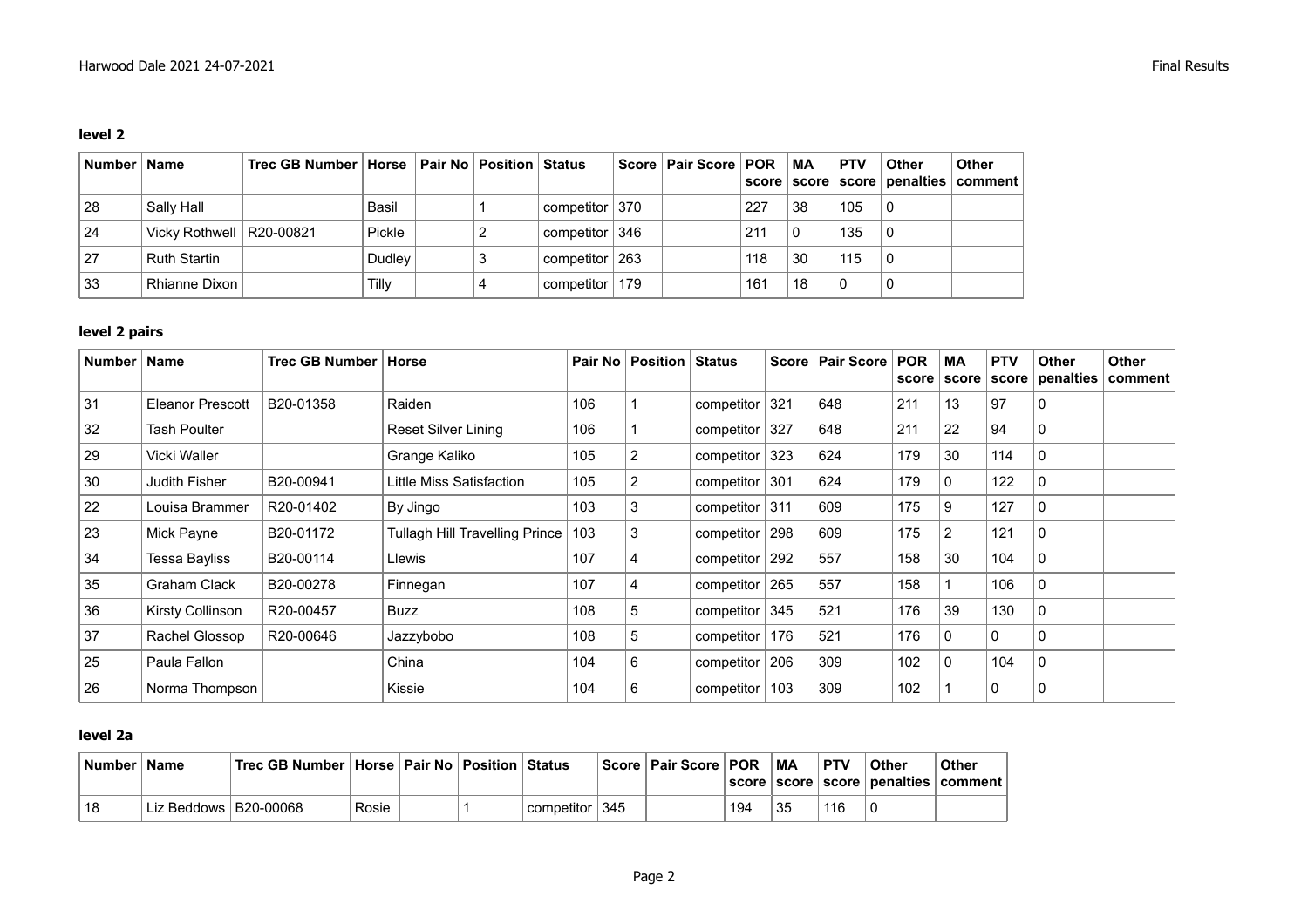| Number   Name |                            | Trec GB Number   Horse |                | Pair No   Position   Status |                  | Score   Pair Score   POR |     | <b>MA</b><br>score score | <b>PTV</b> | <b>Other</b> | Other<br>  score   penalties   comment |
|---------------|----------------------------|------------------------|----------------|-----------------------------|------------------|--------------------------|-----|--------------------------|------------|--------------|----------------------------------------|
| 14            | Jackie Bennett   R20-00045 |                        | <b>Bradley</b> |                             | competitor   324 |                          | 141 | 45                       | 138        | 0            |                                        |
| 21            | Helen Wain                 | B20-00187              | Izzie          |                             | competitor   321 |                          | 197 | 13                       | 111        | 0            |                                        |
| 19            | Ailsa Gibson               | B20-00084              | Guinness       |                             | competitor 277   |                          | 170 |                          | 106        | 0            |                                        |
| 20            | Julie Bass                 |                        | Apple          | 5                           | competitor   225 |                          | 101 | 37                       | 87         | 0            |                                        |

#### **level 2a pairs**

| Number <b>b</b> | <b>Name</b>                   | Trec GB Number   Horse |                                 |     | Pair No   Position   Status |                    | Score   Pair Score   POR |     | МA | <b>PTV</b> | Other | <b>Other</b><br>  score   score   score   penalties   comment |
|-----------------|-------------------------------|------------------------|---------------------------------|-----|-----------------------------|--------------------|--------------------------|-----|----|------------|-------|---------------------------------------------------------------|
| 15              | Isla Murdoch                  | B20-01673              | Reilly                          | 102 |                             | competitor   324   | 648                      | 174 | 30 | 120        | l O   |                                                               |
| 16              | Kathryn Rollinson   R20-01049 |                        | Hillgarth Bits and Pieces   102 |     |                             | l competitor ∣ 324 | 648                      | 174 | 35 | 115        |       |                                                               |

#### **level 3**

| Number   Name |                             | Trec GB Number   Horse |               | <b>Pair No   Position   Status</b> |                    | ∣ Score ∣ Pair Score ∣ POR ∣ |     | МA | <b>PTV</b> | <b>Other</b> | <b>Other</b><br>score   score   score   penalties   comment |
|---------------|-----------------------------|------------------------|---------------|------------------------------------|--------------------|------------------------------|-----|----|------------|--------------|-------------------------------------------------------------|
|               | Helen Martin                | R20-00001              | Flying Impala |                                    | competitor 289     |                              | 191 |    | 91         |              |                                                             |
| 10            | Kathryn Wilding R20-00079   |                        | Cara Spirit   |                                    | competitor   188   |                              | 40  | 41 | .107       |              |                                                             |
| 12            | Sheila Rogerson   B20-00046 |                        | <b>Bobby</b>  |                                    | ' competitor ∣ 180 |                              | 167 | 13 |            |              |                                                             |

## **level 3 pairs**

| <b>Number</b> | <b>Name</b>                | Trec GB Number   Horse |                                 | Pair No | Position Status |                  | Score   Pair Score   POR |     | МA | <b>PTV</b> | Other | <b>Other</b><br>  score   score   score   penalties   comment |
|---------------|----------------------------|------------------------|---------------------------------|---------|-----------------|------------------|--------------------------|-----|----|------------|-------|---------------------------------------------------------------|
|               | Liane Robinson   R20-00062 |                        | Carive Moon and the stars   101 |         |                 | competitor   287 | 524                      | 151 | 30 | 106        |       |                                                               |
|               | Alex Robinson              | R20-00279              | Tefnant Royal Warrior           | 101     |                 | competitor   237 | 524                      | 151 |    | 86         |       |                                                               |